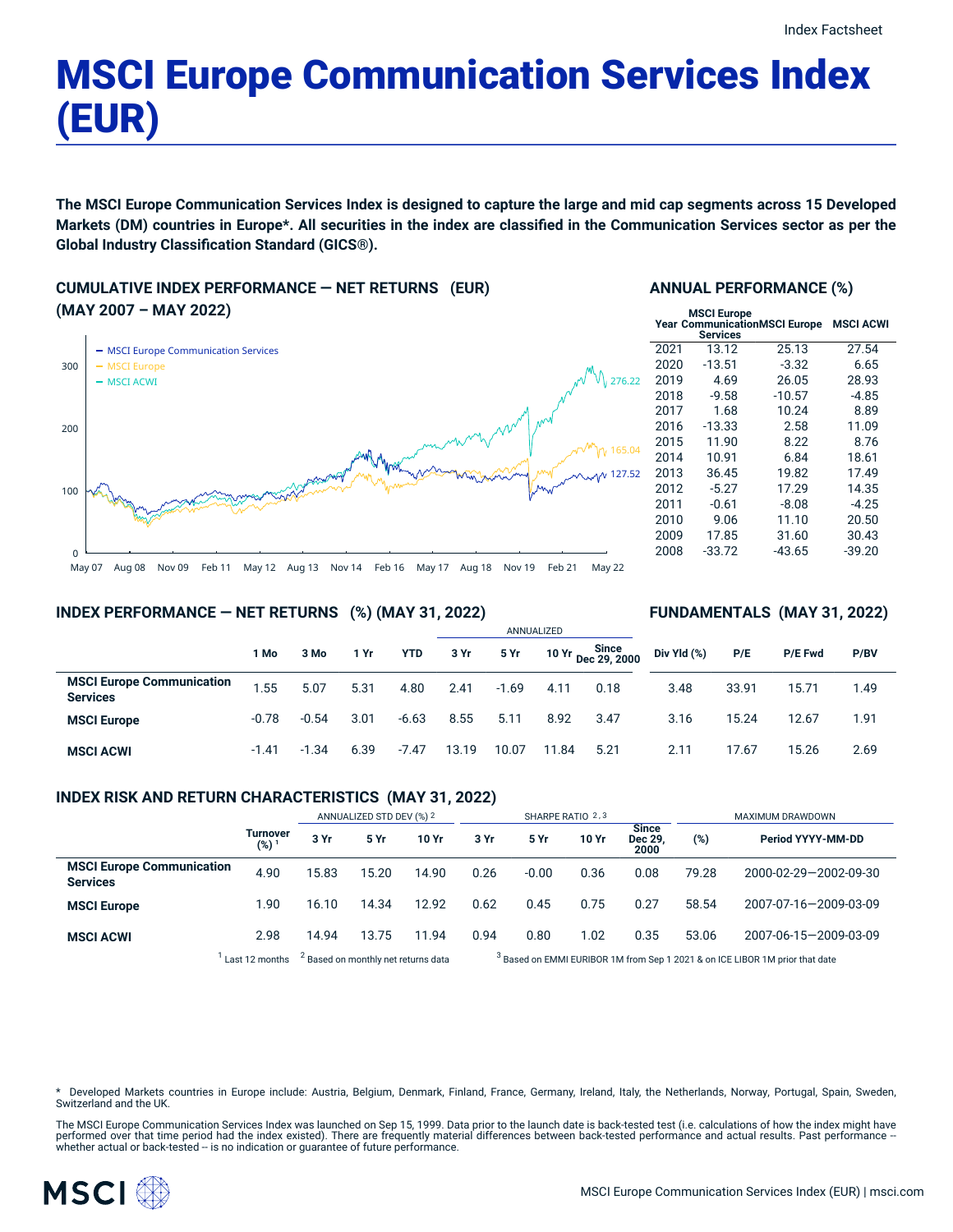#### **INDEX CHARACTERISTICS**

| <b>MSCI Europe Communication Services</b> |                               |  |  |
|-------------------------------------------|-------------------------------|--|--|
| Number of                                 | 31                            |  |  |
| <b>Constituents</b>                       |                               |  |  |
|                                           | <b>Mkt Cap (EUR Millions)</b> |  |  |
| Index                                     | 362.735.86                    |  |  |
| Largest                                   | 61,984.67                     |  |  |
| <b>Smallest</b>                           | 1,438.41                      |  |  |
| Average                                   | 11,701.16                     |  |  |
| <b>Median</b>                             | 7.495.77                      |  |  |
|                                           |                               |  |  |

### **TOP 10 CONSTITUENTS**

|                         | Country   | <b>Float Adj Mkt Cap</b><br><b>EUR Billions)</b> | Index<br>$Wt.$ $(\%)$ |
|-------------------------|-----------|--------------------------------------------------|-----------------------|
| <b>DEUTSCHE TELEKOM</b> | DE        | 61.98                                            | 17.09                 |
| <b>VODAFONE GROUP</b>   | GB        | 41.92                                            | 11.56                 |
| TELEFONICA              | ES        | 26.66                                            | 7.35                  |
| ORANGE                  | <b>FR</b> | 23.24                                            | 6.41                  |
| <b>CELLNEX TELECOM</b>  | ES        | 21.41                                            | 5.90                  |
| <b>BT GROUP</b>         | GB        | 19.67                                            | 5.42                  |
| UNIVERSAL MUSIC GROUP   | <b>NL</b> | 15.15                                            | 4.18                  |
| SWISSCOM                | CН        | 14.30                                            | 3.94                  |
| <b>WPP</b>              | GB        | 12.65                                            | 3.49                  |
| <b>PUBLICIS GROUPE</b>  | <b>FR</b> | 11.60                                            | 3.20                  |
| Total                   |           | 248.58                                           | 68.53                 |

**MSCI FaCS**

## **FACTORS - KEY EXPOSURES THAT DRIVE RISK AND RETURN MSCI FACTOR BOX**



# **SUB-INDUSTRY WEIGHTS**





Neutral factor exposure (FaCS = 0) represents MSCI ACWI IMI.

# **COUNTRY WEIGHTS**